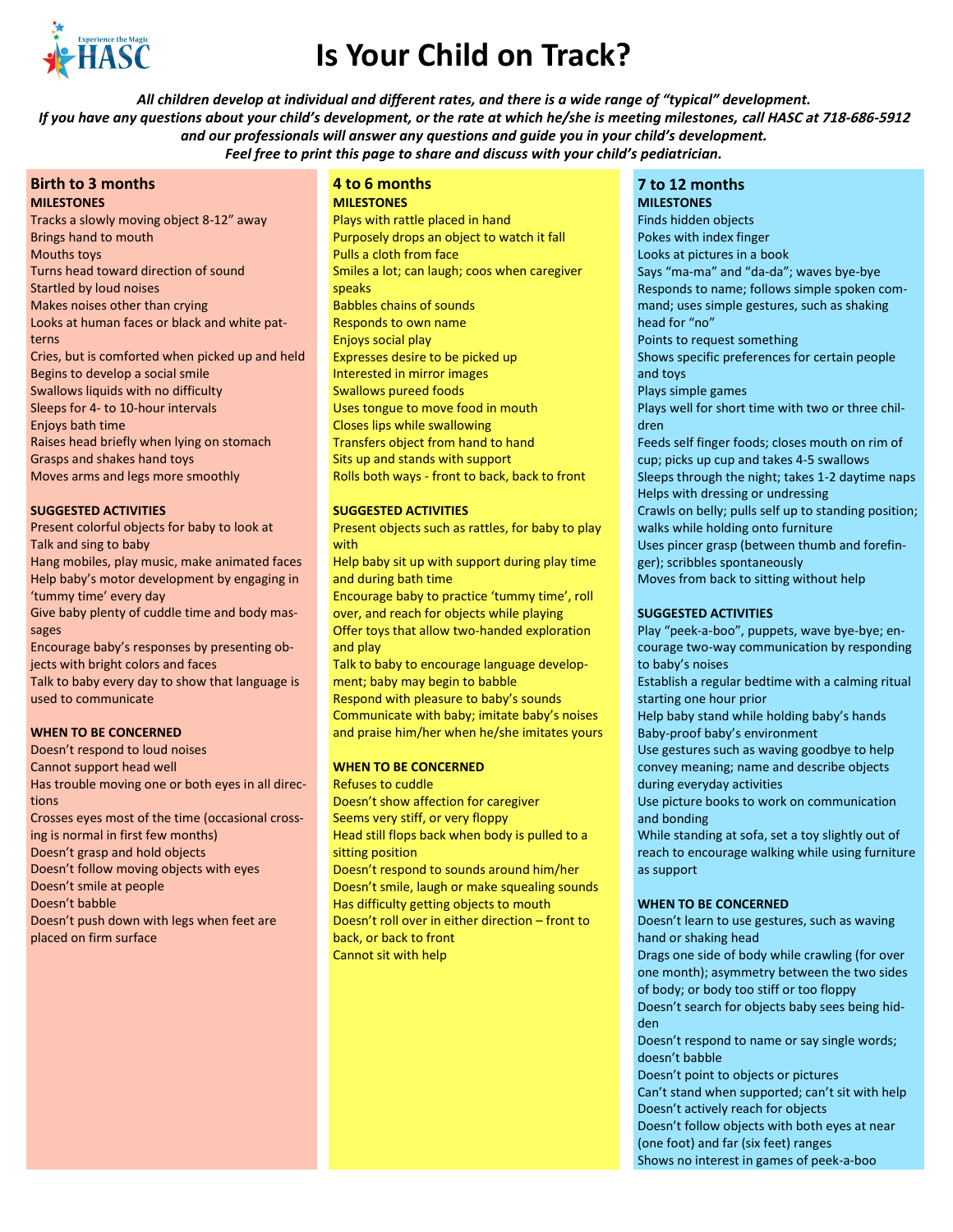

# **Is Your Child on Track?**

## **12 to 18 months MILESTONES**

Looks at picture book with adult Places objects into cups; dumps out contents Knows what everyday objects are for (brush, telephone, etc.)

Points to wanted object

Can follow 1-step verbal command without gestures (i.e. "sit down"); protests by saying "no," shaking head or frowning

Uses at least 5 words; points to at least 3 body parts when asked

Separates easily from caregiver in familiar environment; may cling in new situations; may have tantrums

Plays alone for short periods; extends toy to show others

Enjoys simple make-believe play

Chews textured foods; eats finger foods; stirs with spoon; drinks from cup; sips from straw Sleeps through the night; one daytime nap Fusses when diaper needs changing

Walks alone; walks backwards, and down stairs with help

Enjoys pushing or pulling toys while walking Holds crayon with fingers, hand on top, forearm turned so thumb is directed downward

## **SUGGESTED ACTIVITIES**

Give your child choices whenever possible; ask your child questions to help stimulate decisionmaking process

Offer toys such as ride and pull toys, jack-in-thebox, music toys, and balls

Let your child scribble with thick washable crayons or markers

Encourage child to stack blocks and then knock them down

Establish consistency with routines like mealtimes and bedtimes

Sing, play music for, and read to your child regularly

Teach your baby to imitate your actions, including clapping your hands, blowing kisses, and playing finger games

## **WHEN TO BE CONCERNED**

Doesn't point to objects that he wants Doesn't spoon-feed and drink from cup independently Doesn't stack 2-4 objects Doesn't make eye contact Does not respond to name Cannot walk Doesn't seem to know function of common household objects Doesn't respond to simple verbal requests; doesn't have at least 5 words Experiences a dramatic loss of skills he/she once had

## **19 months to 2 years MILESTONES**

Can name 5 or more objects Follows 2-step directions (pick up your toy and put it in the basket) Stacks 6-7 blocks Has 20-50 words; begins to imitate 2-word sentences Points and names objects in a book Can point to and name 15 or more pictures of common objects when named Sings familiar songs Listens quietly to story, music or TV Curious; gets into everything; often defiant; has difficulty sharing; wants caregiver nearby if upset Verbalizes bowel and bladder needs (50% of the time); tries to wash own hands and face Begins using fork; uses spoon independently Puts on simple clothing Walks well; walks backward Dances, jumps, runs and kicks; rides tricycle

Draws using circular, vertical and horizontal strokes

## **SUGGESTED ACTIVITIES**

Give your child two choices when possible Read to your child; label, describe and talk about pictures in the book

Color with your child and teach him games Teach your child simple clapping games Teach your baby what sounds animals make and practice by using an animal picture book Teach your child to throw and catch a ball Teach your child about dangerous things; consequences should be given for dangerous behavior after warnings

Let your child make choices about food Reduce in-between snacks so he/she will be hungry at mealtimes

## **WHEN TO BE CONCERNED**

Doesn't point to objects when named Doesn't spoon-feed and drink from cup independently Doesn't stack 2-4 objects Doesn't copy others Doesn't gain new words Cannot walk Doesn't make eye contact Doesn't use 2-word sentences Experiences a dramatic loss of skills he/she once had

## **2 to 3 years old MILESTONES**

Can tell his/her own age Understands "one," "one more," and "all" Imitates behavior of others; especially adults and older children Begins to sort by shapes and colors Says between 50-200 words; understands between 500-900 words Uses 2-3 word sentences Knows difference between boys and girls Loves picture books Begins make-believe play Is shy around strangers Recognizes when someone else is happy or sad Feeds himself with spoon Removes shoes, socks, and pants; unzips zipper Kicks large ball; jumps in place; stands on tiptoe Uses adult grasp when holding a pencil Catches ball, trapping against chest

## **SUGGESTED ACTIVITIES**

Explore the pages in a book each day; point to and label pictures Play make-believe and dress up Allow toddler to play with spoons, cups, pots pans Label items throughout the day especially when out in the community Play outdoors with water or sand box; play in-

doors with arts and crafts such as play-doh and paints

Sing and dance to music; engage in finger play to rhymes and music

Practice sorting, matching objects around the home such as socks

## **WHEN TO BE CONCERNED**

Does not make eye contact; does not respond to name

Does not use gestures to communicate such as pointing

Doesn't follow simple instructions; doesn't use two-word sentences; doesn't imitate actions or words

Can't push a wheeled toy

Repetitive movements with objects; repetitive movements or posturing of body, arms, hands, or fingers

Child seems more interested in objects than people; does not show interest in other children Resists change in daily routine

Uses people as "tools" to meet their needs Spins objects, has odd play

Experiences a dramatic loss of skills he/she once had